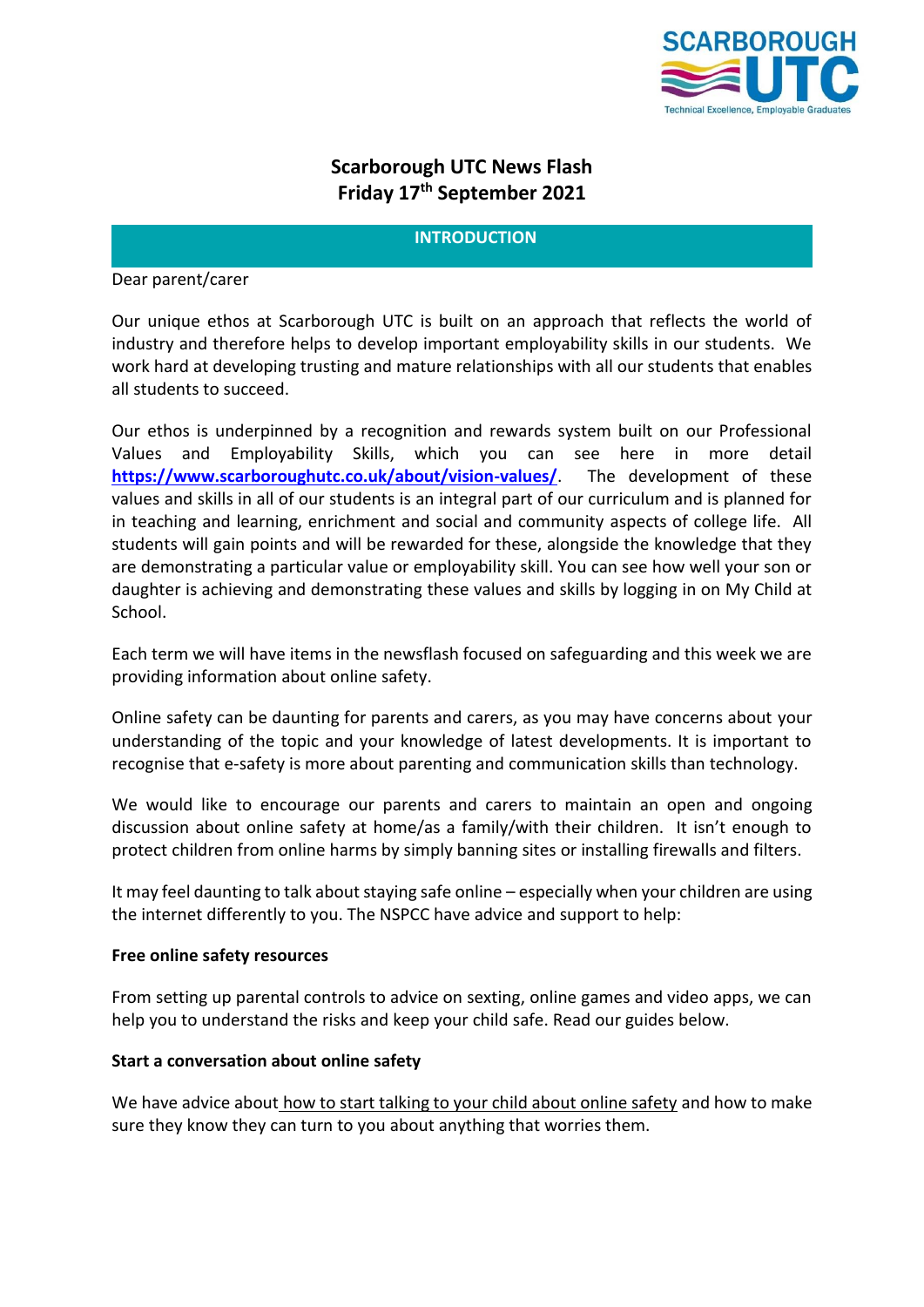#### **Book a free online safety webinar**

The NSPCC are offering free webinars for groups of parents and carers, making it easy for you to keep your family safe online. Email [us to book your place.](mailto:parentworkshops@nspcc.org.uk)

#### **Reviews of 80+ apps and platforms on Net Aware**

Get expert risk ratings and age recommendations on our reviewed apps, sites and games. We provide a safety and support rating to help parents make informed decisions. [Visit NetAware.](https://www.net-aware.org.uk/)

Our students, have made an excellent start to the year with good attitudes, hard work and excellent habits beginning to form. Please help to reinforce these by ensuring they have correct business dress and a clear pencil case with their equipment in each day so that they are always prepared for learning.

*Only those who have patience to do simple things perfectly ever acquire the skill to do difficult things easily.*

#### *[James J. Corbett](https://www.brainyquote.com/authors/james-j-corbett-quotes)*

*[I am always doing that which I cannot do, in order that I may learn how to do it.](https://www.azquotes.com/quote/231319?ref=skills-development)*

#### *[Pablo Picasso](https://www.azquotes.com/author/11640-Pablo_Picasso)*

*[Easy is not an option. No days off. Never Quit. Be Fearless. Talent you have naturally. Skill](https://www.azquotes.com/quote/1121548?ref=skills-development) [is only developed by hours and hours of work.](https://www.azquotes.com/quote/1121548?ref=skills-development)*

#### *[Usain Bolt](https://www.azquotes.com/author/1612-Usain_Bolt)*

Thank you for your support.

# **Mr. Kilgour**

**Principal**

#### **T&L@SUTC**

Employability skills are at the heart of teaching and learning at Scarborough UTC. These necessary skills are visible on the Professional Values and Employability Skills posters that can be found in every classroom. To ensure that students are fully aware of the application of these skills within lessons, teachers are changing their practice by clearly communicating both skills to be addressed, and a possible career path the lesson skills could lead to, at lesson starts. This will ensure that students can seek every opportunity to demonstrate, and develop, their employability.

#### **TECHNICAL EXCELLENCE**

News from Systems control this week, we have had a fantastic week in the electronics workshop and CAD room, with both Y10 and 11 getting some hands-on experiences, as well as year 12 and 13 getting busy as we welcome everyone back in to the practical environment.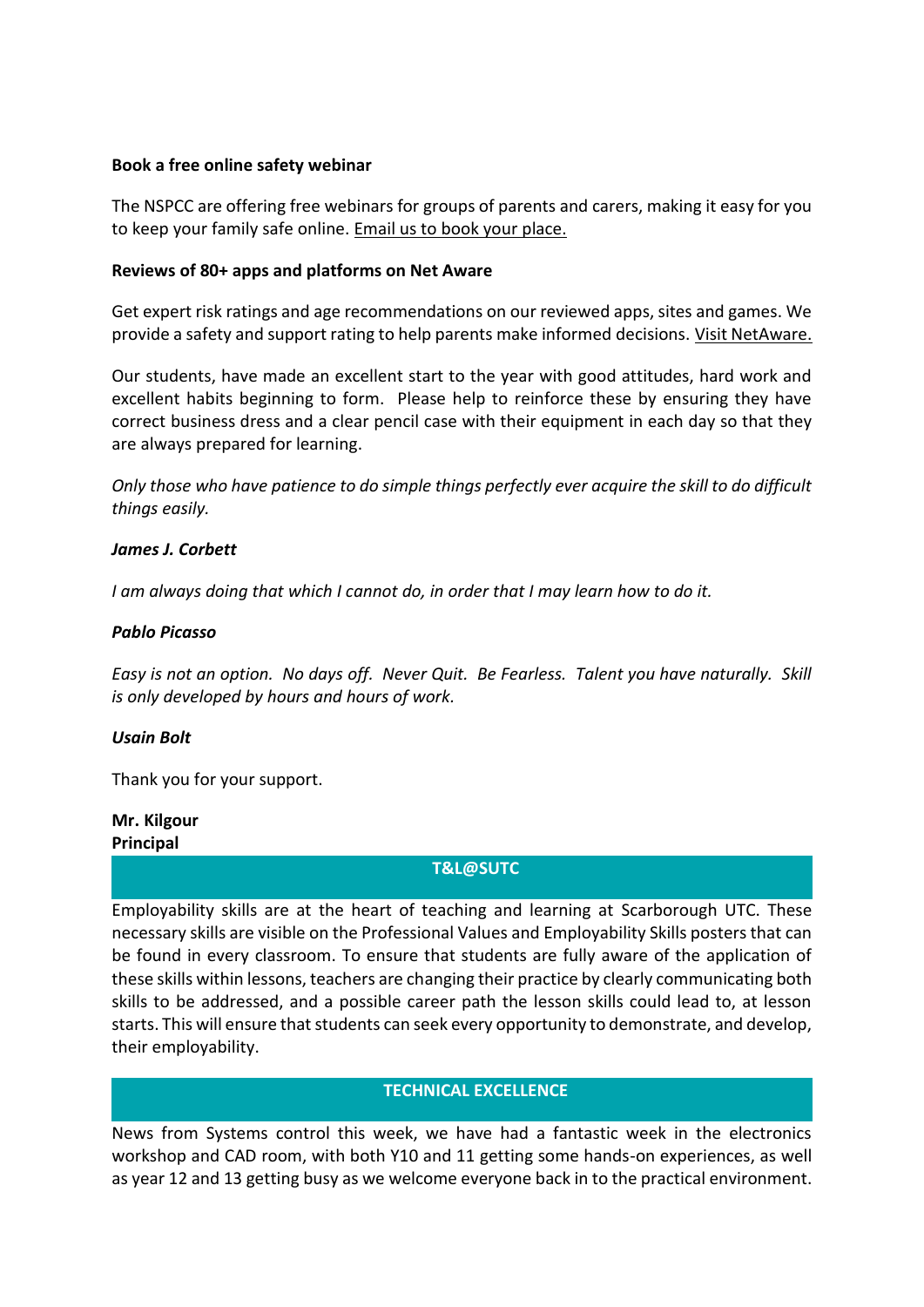Year 10 students have had a workshop introduction to our course expectations and the structure, before creating some simple circuits observing how some components work, and using our Do It Now tasks to have a taster of the type of examination knowledge that they will be learning about alongside their planned systems control learning. It was really nice to meet everyone for the first time, as well as saying hello to some students who were with us during summer school.

I've been amazed - really by the resilience and focus shown by our Y11 Systems students this week. I set a really challenging (I thought) task to prototype their GCSE systems control circuit on a solderless breadboard, using just the schematic view on the interactive board and a bit of guidance. The patience and dedication shown were outstanding, and with one or two minor errors in a circuit which had many connections - all of Y11 have a prototyped working circuit using real components. This testing in real life is a superb way to demonstrate the progress made throughout last year, and ahead of them making their circuits using manufacturing techniques in the workshop for part of R114 - simulate, construct and test circuits.

It was very pleasing to welcome back our Y13 electrical pathway students - we introduced the masterplan to cover our electrical units and discussed the ways in which skills gained in Y12 would be deepened, discussing amplifiers and different power supplies.

Finally, we welcomed some new Y12 students into the workshop, studying Unit 5 Electronic and Electrical Design - it was fantastic to meet our new students and make a start with some of the basics such as using test equipment, and the foundation electronic skills which we will build on through the year. Have a great weekend, Mr Brown.

#### **BUSINESS SUPPORT**

#### **Free School Meals**

We encourage and support you to claim for FSM if you are entitled. For further information please access our website <https://www.scarboroughutc.co.uk/useful-info/catering/> and if eligible please apply, this not only results in your child securing a free freshly made meal in college each day but also secures additional pupil premium funding for the college. Any queries please don't hesitate to contact reception.

#### **ASSESSMENT AND CURRICULUM**

#### **All Years**

All assessment information, Attendance, Professional values, behaviour and target information is published on the My Child at schools app. This is a secure and personal portal that allows you to assess the progress of your child at any time. Invites for the portal have been issued. If there are any issues accessing the app, please report this to [enquiries@scarboroughutc.co.uk](mailto:enquiries@scarboroughutc.co.uk) for further assistance.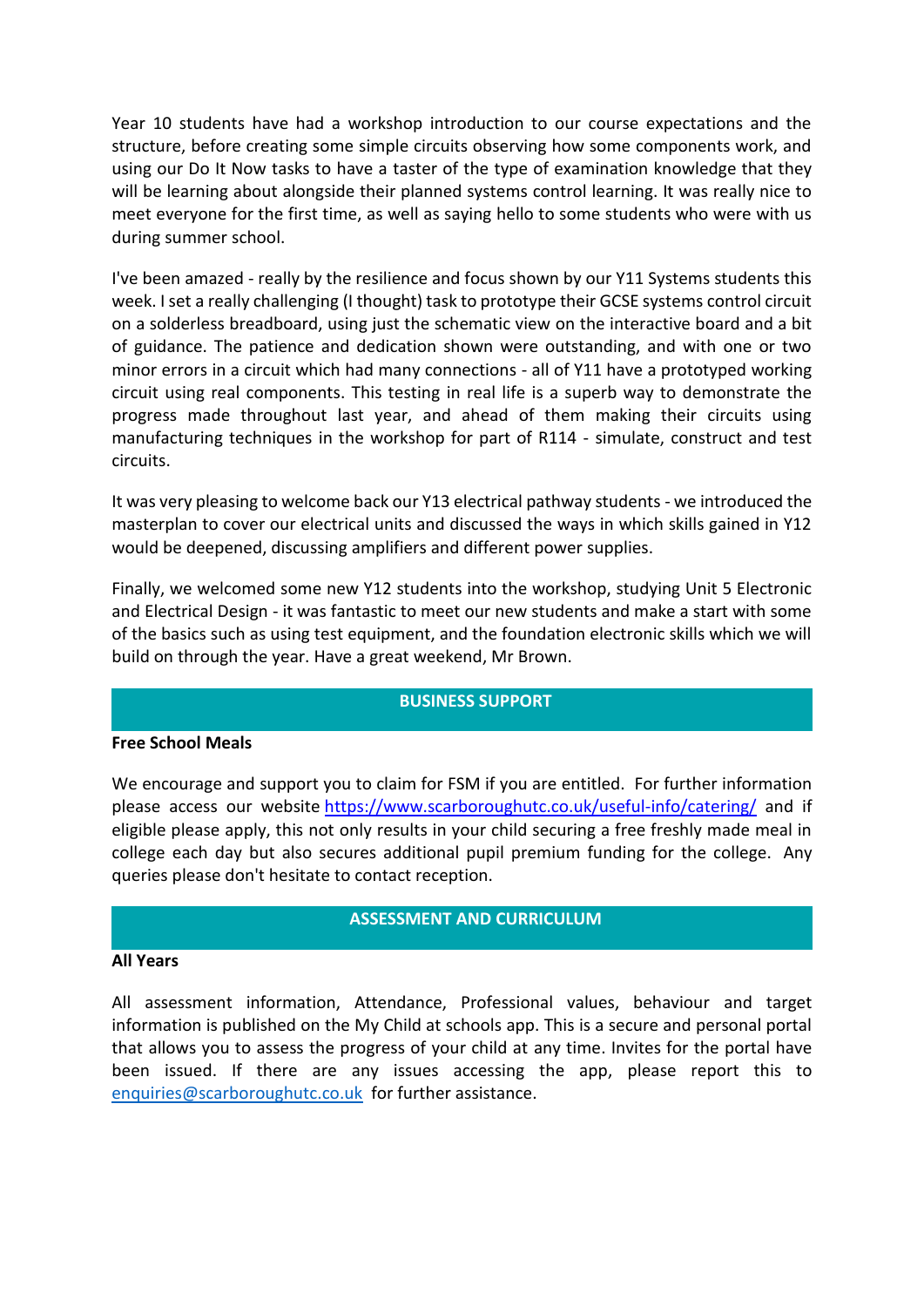### **Behaviour and Safety**

Students have returned to college in a very mature manner with excellent business dress, we have been very impressed with their attitude to personal responsibility and approach. All have adapted quickly to working and attendance for all year groups is excellent.

It is vital that each student continue to be responsible for personal equipment in line with the list on the website, this includes stationery, maths set, earphones and scientific calculator.

All students have now completed enrichment options for Friday periods 5 and 6. There are a wide variety of study areas available from local history, reading club, engineering fabrication, F1 in schools to CCF. This is an opportunity for students to develop team work, take part in career based projects and further develop important professional and employability skills. As part of the program the CCF are completing swim tests at Alpamare and the Football group start their coaching sessions at Everyone Active.

#### **Curriculum and Assessment**

#### **Year 10**

Student assessment cycles commenced with the completion of GL tests for English and Maths and the NGRT reading test. These assessments have informed the set groups and timetables.

The cohorts also completed GL tests and following the review of this data the student targets are set and class groupings timetabled. Students have been issued with their personal ear phones so it is important that these are available and used for the tests.

#### **Year 11**

The formative assessment process has commenced and students should expect some in class testing. NGRT reading tests and GL CAT 4 tests for year 11 are scheduled, this data will be used to assess progress against previous targets and provide an assessment baseline.

#### **Year 12**

Year 12 have completed KS5 GL CAT 4 gold tests. This data will be used alongside student GCSE grades for analysis to set progress targets and provide an assessment baseline. Target setting will take place  $w/c$  20<sup>th</sup> September 2021.

#### **Year 13**

Year 13 have commenced with ongoing formative assessment.

#### **SIXTH FORM**

Our student presidents from Year 13 have been appointed this week. Congratulations to Alex, Charlotte and Missy who will lead as a team this year. Their interviews were excellent and showed huge enthusiasm for our college and the professionalism, care and opportunities that they experience here.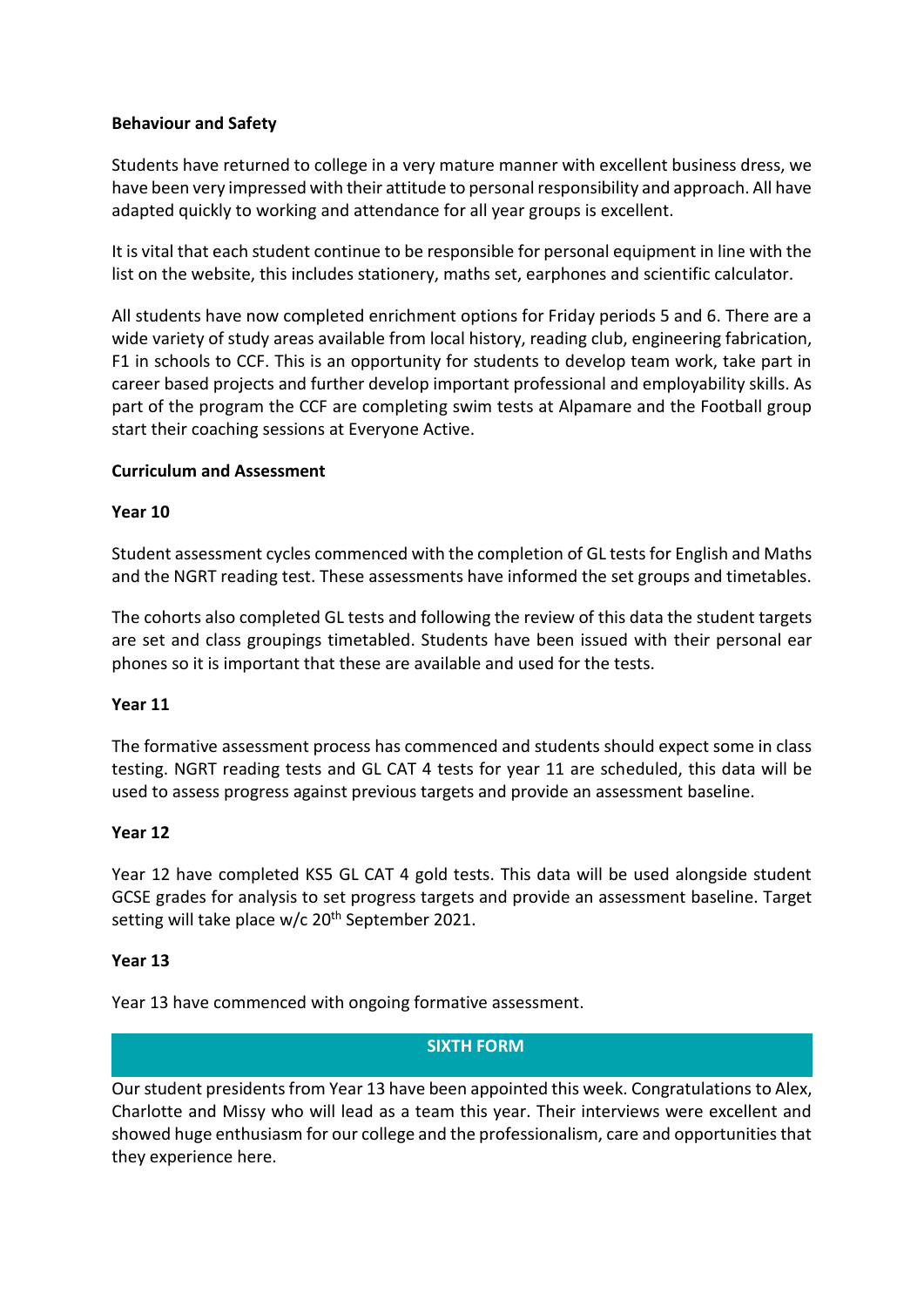Students have worked on UCAS applications in tutor sessions this week. They have also had a session on apprenticeships. Year 12 students have worked with M and G investment bank on their employability skills programme in enrichment.

# **ENGLISH LITERATURE**

We would like to say a huge well done and a thank you to all of Y10 who have made such a positive start to their learning and attitude to English.

Students have shown respect for the established routines and are beginning to really see the benefit of these.

Students have been taught how learning happens informed by Cognitive Science and Ebbinghaus' Forgetting Curve so that they maximise their learning potential.

In the first phase of our curriculum, students are learning about Dharavi located in Mumbai, India with a focus on the people's response to the place they live. Through articles, students are practising the skills needed to become expert readers and their English Language GCSE. This contextual knowledge will then be used to inform their analysis of a set poem for their English Literature GCSE.

# **Y11**

Well done to all of Y11 who have returned with a positive attitude and a determination to succeed. Already students have completed an extended essay which all students worked on diligently.

We are currently studying WW1 poetry for their English Literature GCSE and studying articles and extracts from novels to expand our understanding of this time period, which also enhances their skills needed for their English Language GCSE.

# **Friday Form Read**

In light of the current affairs in Afghanistan and the UK's role in helping the Afghan people gain asylum, we have chosen to read *I am Malala* by Malala Yousafzai who was shot by the Taliban for attending school in Pakistan in 2012.

# **Leadership and Personal Development (LPD)**

In light of the current affairs in Afghanistan and the UK's role in helping the Afghan people gain asylum, we have chosen to teach students the differences between migrants, refugees and immigrants, teaching them the complexities of these terms and in particular the reasons behind the people seeking asylum.

Students are also being taught about British Law, with a focus on misogyny recently being defined by law as a hate crime. It is important all young people understand the laws and understand what misogyny is and the implications it has on society.

We are so proud of the respect and honesty students have displayed so far in their study of LPD.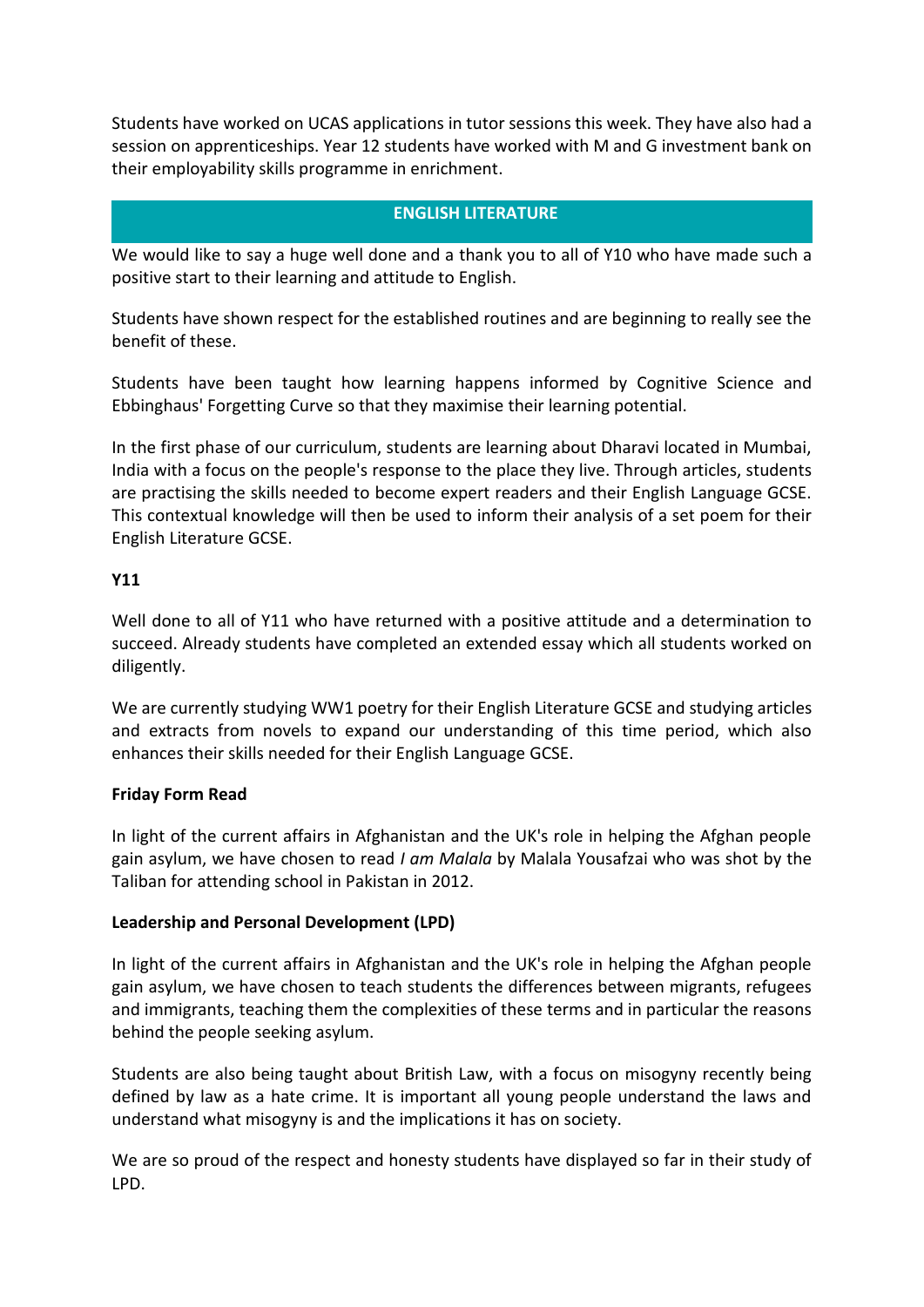#### **Reading**

The library is now up and running! It is a lovely space in the college, and we encourage all students to use it. We are still pleading for donations of any unwanted books in good condition so we can give them a new home here at the SUTC!

#### **APPRENTICESHIPS AND CAREERS**

Student who are intending on looking for degree apprenticeships in their future should explore apprenticeships on the following site:

<https://www.ratemyapprenticeship.co.uk/>

# **WORK EXPERIENCE**

Year 11 and 13 are due to complete work experience on  $18<sup>th</sup> - 22<sup>nd</sup>$  October. They should be searching for placements and returning their forms to reception so that the appropriate insurance checks can be carried out. This is an opportunity for students to complete a different employment experience.

#### **ETHOS**

The theme of our week has been Heroes. Mr. Connell has led assemblies of the heroes of 9/11 and those emergency service workers who sacrificed so much to help others. We have explored the power of creativity.

We had a delayed celebration of Year 10 and 12 accomplishments on Monday. Students received awards for attendance, effort and achievements. We were also happy to welcome Northern Powergrid into college who awarded students who had excelled in their project in July. Awards were also given from The Army for the conduct of Year 10 students in their team building day.

We share key values here at the UTC that are so important in the workplace – self management, problem solving, teamwork and creativity.

| <b>DATES FOR YOUR DIARY</b>            |                                                                                 |
|----------------------------------------|---------------------------------------------------------------------------------|
| Professional development training day: | Friday 8 <sup>th</sup> October 2021                                             |
| Autumn half term:                      | Monday 25 <sup>th</sup> October to Friday 29 <sup>th</sup> October<br>2021      |
| Professional development training day: | Friday 3 <sup>th</sup> December 2021                                            |
| Christmas holiday:                     | Monday 20 <sup>th</sup> December 2021 to Monday 3 <sup>rd</sup><br>January 2022 |
| Professional development training day: | Tuesday 4 <sup>th</sup> January 2022                                            |